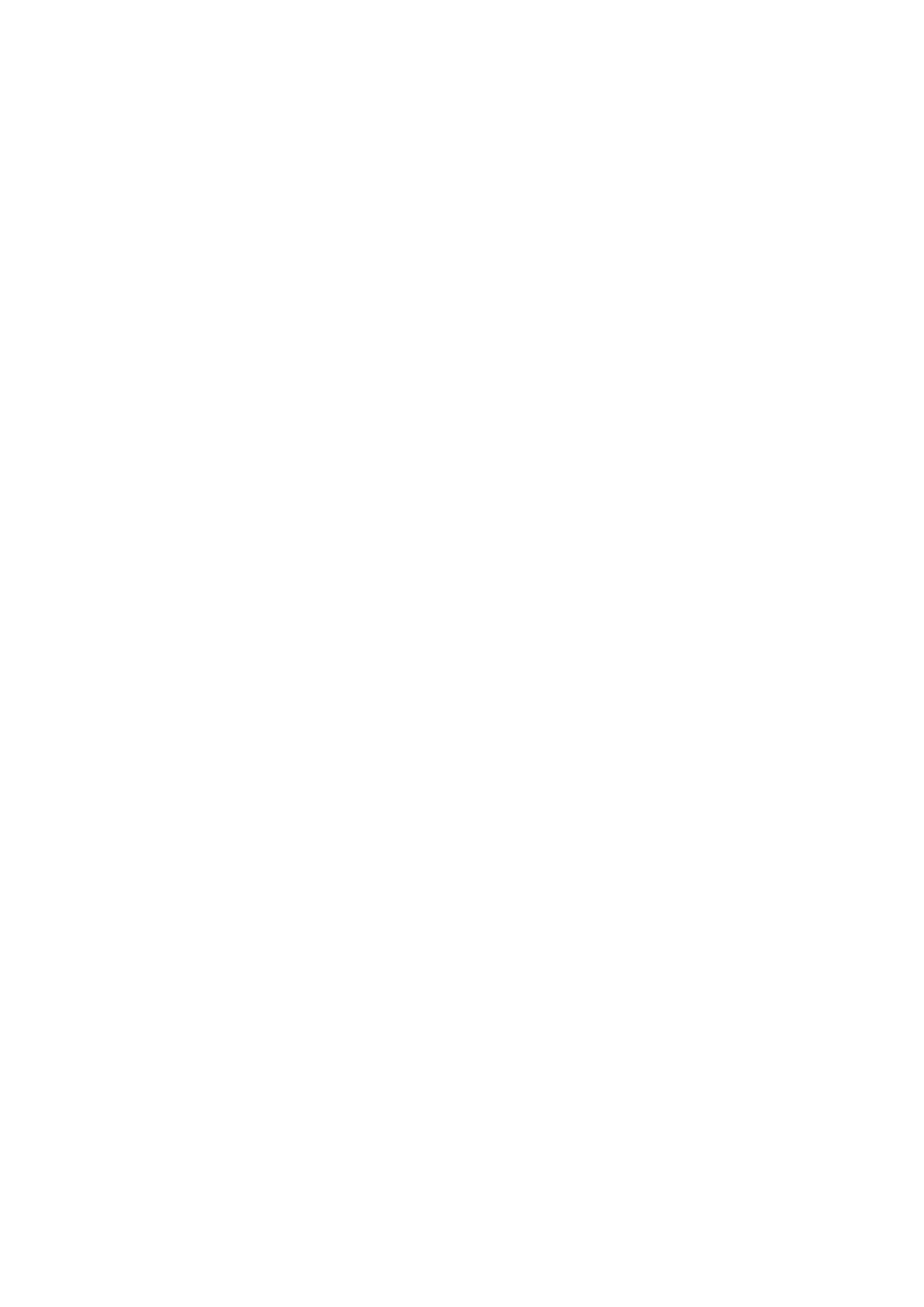*I certify that this public bill, which originated in the Legislative Assembly, has finally passed the Legislative Council and the Legislative Assembly of New South Wales.*

> *Clerk of the Legislative Assembly. Legislative Assembly, Sydney, , 2012*



New South Wales

## **Parliamentary Electorates and Elections Amendment (Redistributions) Bill 2012**

Act No , 2012

An Act to amend the *Parliamentary Electorates and Elections Act 1912* with respect to the criteria for carrying out redistributions of electoral districts.

See also the *Election Funding, Expenditure and Disclosures Further Amendment Act 2012*.

*I have examined this bill and find it to correspond in all respects with the bill as finally passed by both Houses.*

*Assistant Speaker of the Legislative Assembly.*